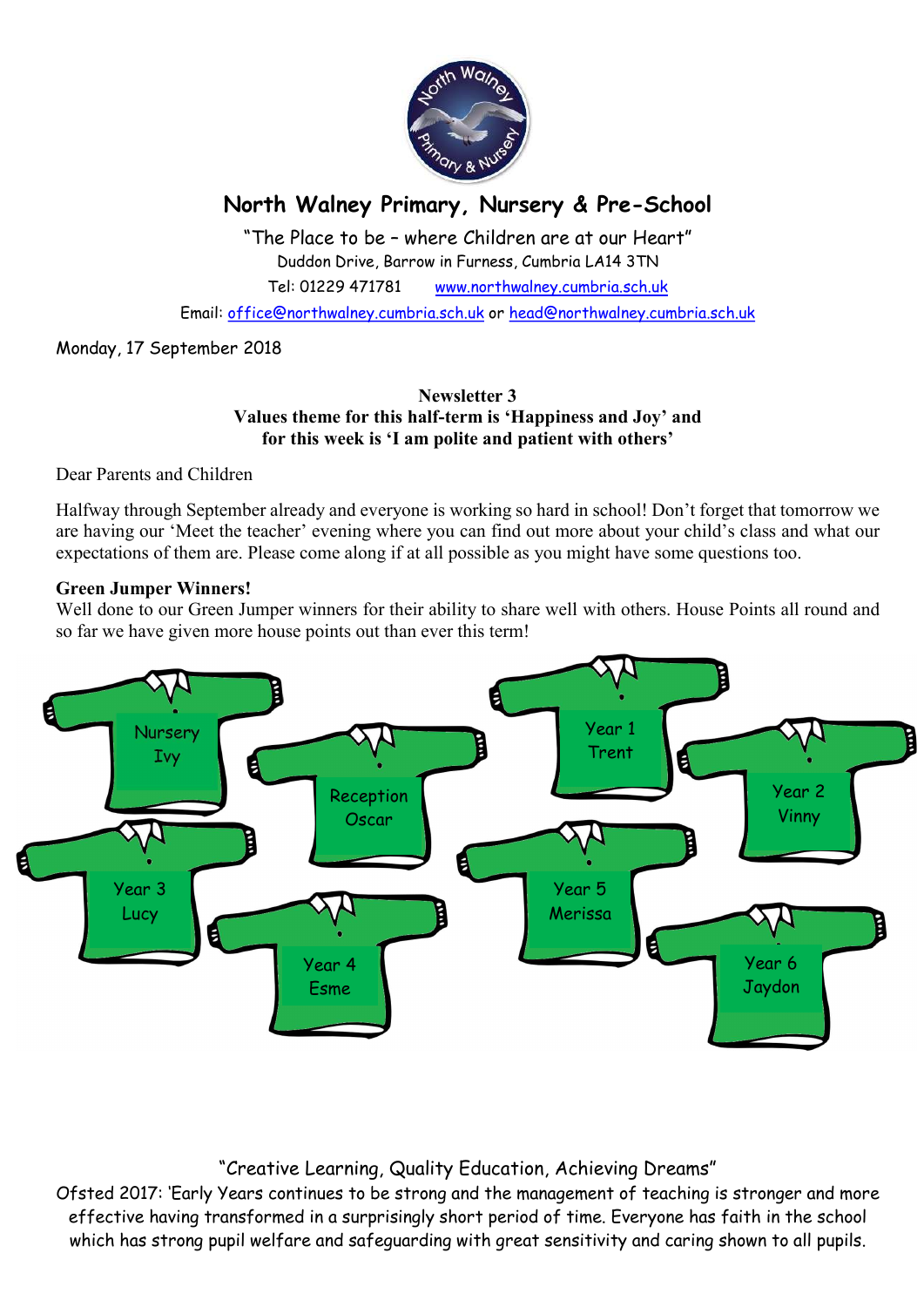# Natterjacks celebrates being 1!

What a super party for the children on Friday to celebrate Natterjacks' first birthday! I hope all over the children thoroughly enjoyed it. Don't forget, you can book your child into Natterjacks any morning or evening by simply messaging their Facebook page, speaking to Cora or contacting the school office. A great club for all of North Walney to enjoy!

### Visits from Secondary Schools

We have different secondary schools calling over the next few weeks to talk to the children about where they could go and what they could be doing next year. Don't forget the deadline for applying for a secondary place for next September is  $31<sup>st</sup>$  October 2018. You can apply online or call in at the office for a paper copy of the form.

Open Evenings for Secondary Schools are as follows: 19th September – Furness Academy 20th September – St Bernards Catholic High School 24th September – Walney School All run from 6pm until 8pm

### Have you joined our Bonus Ball club?

And this week's winner is….Megan Chapman who is now £20 richer! Congratulations to her. Anyone still wanting to join in with the weekly fun, just pop in and see Mrs Malone. Next week…it could be you!

#### Open the Book coming to North Walney

Last week I met with Maureen from the church group, 'Open the Book, and have organised for the group to come into school once a month to tell the children a story during assembly. This is to support our Values curriculum within assemblies which is working well across the whole school. If you have any questions about it, please do pop in and have a chat with me.

#### Boxes of Hope

This year we are hoping to support the Boxes of Hope charity as part of our growing role within the community. Everyone will be getting a leaflet home this week and if you can help in any way we would be most grateful. You can start collecting items together now and any donations will be collected in school on 12<sup>th</sup> November. Thank you all in advance.

P.S. If anyone has any spare shoeboxes that they can give to school, then we can give out as needed or use to pack our own boxes!

## And finally…

Once again we are trying to spread the word about our wonderful school so if you know of anyone who is looking for a school place in any year group, please do put them in touch with us and encourage them to come for a visit. We are so proud of our school and want to share it with everyone!











A flier went home last week asking the children to come up with their suggestion for the names of our Houses so that we can really make our House Point system work. If your child has lost their entry form then just pop into the office for a new one.